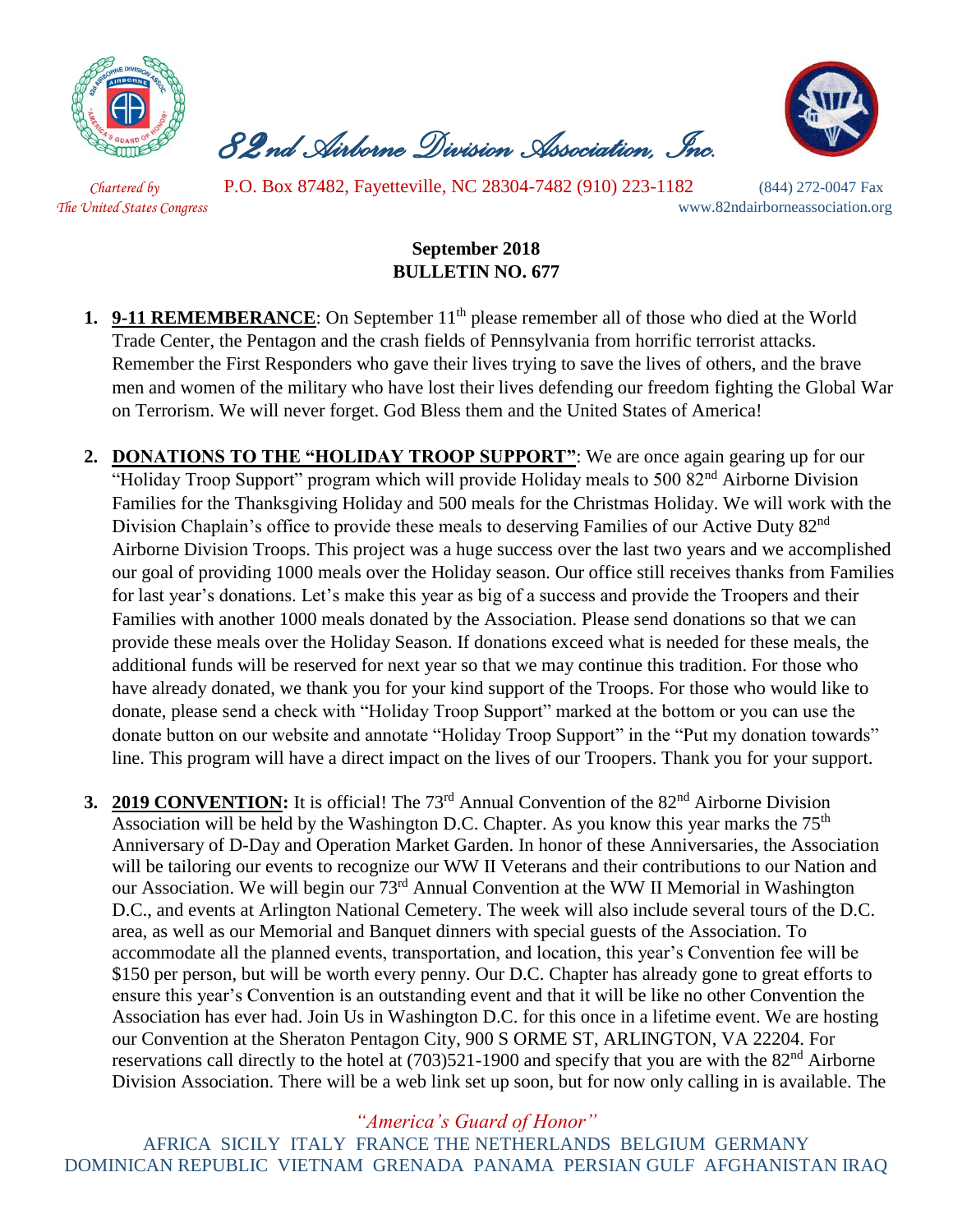



room rates are \$119 + tax and fees, for registered Convention Members. We will have the flier and Hotel reservation information available on our website under "Events" by 15 Sep 2018. We will also send the information and flier to the Chapter email accounts. The Association does have rooms reserved, but book early because rooms will go fast and we don't want you to miss out on this event.

- 4. ALL AMERICAN WEEK (AAW) 2019: 2019 will celebrate the 75<sup>th</sup> Anniversary of D-Day, and Market Garden. We are beginning registration for AAW 2019 immediately due to the high volume of requests. The registration and flyer will be published in the Paraglide and available at our website under Events**. Our POC again will be Monica Wells at (910) 853-7624. The room rate is \$74+ tax for regular room and \$78+ tax for a king room. The Association code to reserve rooms is AAW for Moon Hall and AAA for Hardy Hall. Remember**, i**f you do not use the POC and reference the Association room code, you may be told that there are no rooms available or given a different price.** Registration for AAW 2019 will be online by 15 Sep 2018 and can be paid for on-line, or can be done by write in application which will be located at the same link. The cost this year will be \$110 and you will get your money's worth.
- **5. DONATIONS TO GENERAL FUND**: **If the Association is to make any difference in the lives of the Troopers of the 82nd Airborne Division, we need funds to make it happen.** Your support will greatly increase the Association's ability to support our Active Duty Troopers through the many Association programs, such as Holiday Troop Support, The All American Adventure, the Division food locker, and many more opportunities. If we don't support our Troopers, who will? No more saying next time or the Association doesn't need the money anyway or our Chapter having a Christmas party is more important than helping our young Troops. I hear a lot of talk from members about how the Association should support our young active duty Troopers, and now we are. Now it is time for everyone to step up and help us to support them. We cannot do these things without funds. We have solicited monies from many outside donors who have never been in the  $82<sup>nd</sup>$  and some who have never been in the military. Now it is time for those of you who are members of our Association who have not yet donated, and I do thank those of you who are generously supporting, to stop the talk and back it up with a donation for our Troopers. We have been changing and are doing the things you have asked us to do for the Troopers, so YOU are running low on good excuses not to help. Please help the Association in supporting **OUR** 82nd Airborne Division Troops. Any donation will help us. Thank you for your support.

To make a donation, PLEASE go to:<http://www.82ndairborneassociation.org/index.html> and press the donate button in the upper right corner of the Association's Homepage or mail your donation to the National office at:

P.O. Box 87482, Fayetteville, NC 28304.

Donations made to the Association Ed Fund or the Wounded Warrior Fund go directly to the respective funds and do not support the Association General Fund. Therefore, it is necessary for the Association to obtain donations directly.

*"America's Guard of Honor"*

AFRICA SICILY ITALY FRANCE THE NETHERLANDS BELGIUM GERMANY DOMINICAN REPUBLIC VIETNAM GRENADA PANAMA PERSIAN GULF AFGHANISTAN IRAQ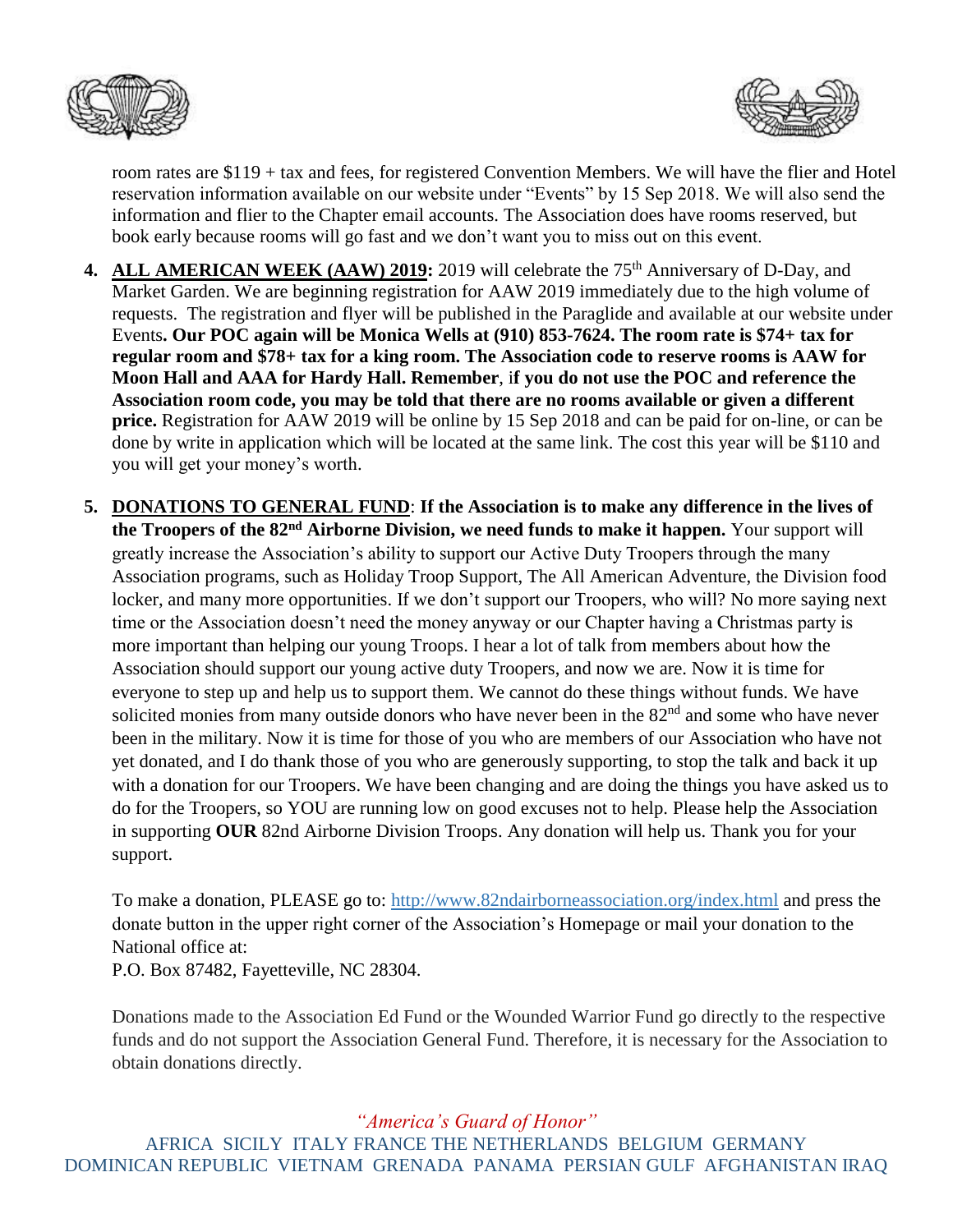



- **6. MINUTES FOR 2018 ANNUAL CONVENTION:** The Minutes for the BOD meeting at the 2018 Annual Convention will be posted on our website under the "Forms and Resources" link under the Quick links tab. The minutes will be posted by 15 Sep 2018.
- **7. NATIONAL OFFICERS FOR 2019:** The following will assume/continue office effective 1 January 2018:
	- a. President Gary Rezabek (John Towle-Cleavland Chapter) was elected.
	- b. Vice President Gary Covey (Tillman E. Beikes Indianapolis All Airborne Chapter) was elected.
	- c. National Secretary Mike Oesch (Vulcan Chapter) was elected.
	- d. National Treasurer Steve Holcomb (Central Ohio All Airborne Chapter) was elected.

The General Membership meeting filled six (6) Veteran Directors vacancies. Congratulations to Gary Rezabek (John Towle-Cleavland Chapter), and Mike Oesch (Vulcan Chapter), who were re-elected to the Board of Directors. Congratulations to our new members of the Board of Directors, Ed Herlihy (Greater Hartford Chapter), Randall Johnson (Greater Daytona Chapter), David Pitman (Washington D.C. Chapter), and Cletus Slabach (Tillman E. Beikes Indianapolis All Airborne Chapter).

We encourage Chapters to begin looking at prospective nominees for the 2020 Board of Directors. This is a very important position within the Association and one that will allow members to assist the Association in successfully moving forward.

## **8. THE BOARD OF DIRECTORS (BOD) HAS DIRECTED CHANGES IN MEMBERSHIP DUES:**

The BOD has directed the following changes to membership dues: Annual Membership for all is now \$35. All American Membership for all is \$350. The \$350 dues for the All American membership will cover the first five years of membership, then there will be a maintenance fee of 50% of the cost of the annual dues at that time charged to remain current.

**9. ATTENDANCE OF NATIONAL OFFICERS**: Act now to request the attendance of the Association President to your Chapter events. Please send invitations by mail or email and send a copy to the Executive Director. Requests for participation of National Officers in Chapter or Regional events should be coordinated with the respective Officer(s) and submitted in writing to the Executive Director of the Association. Please allow as much lead time as possible so that the Officer(s) can plan ahead. Please remember that all events can be published in the Paraglide and on the Association website (Events).

## **10. THE FOLLOWING CHAPTERS WILL BE RECEIVING A LETTER OF INTENT FOR CLOSURE FROM THE ASSOCIATION FOR NONCOMPLIANCE:**

555 PIB Memorial Alamo Chapter Connecticut Yankee Ames/Olivas All Airborne Golden Gate Keystone All Airborne (Closed) Lobo All Airborne Viking (Closed) Mississippi All Airborne (Closed) Montana All Airborne (Closed) Roanoke Valley AA Reed Torrence/Clyde Thomas/503/80

*"America's Guard of Honor"* AFRICA SICILY ITALY FRANCE THE NETHERLANDS BELGIUM GERMANY DOMINICAN REPUBLIC VIETNAM GRENADA PANAMA PERSIAN GULF AFGHANISTAN IRAQ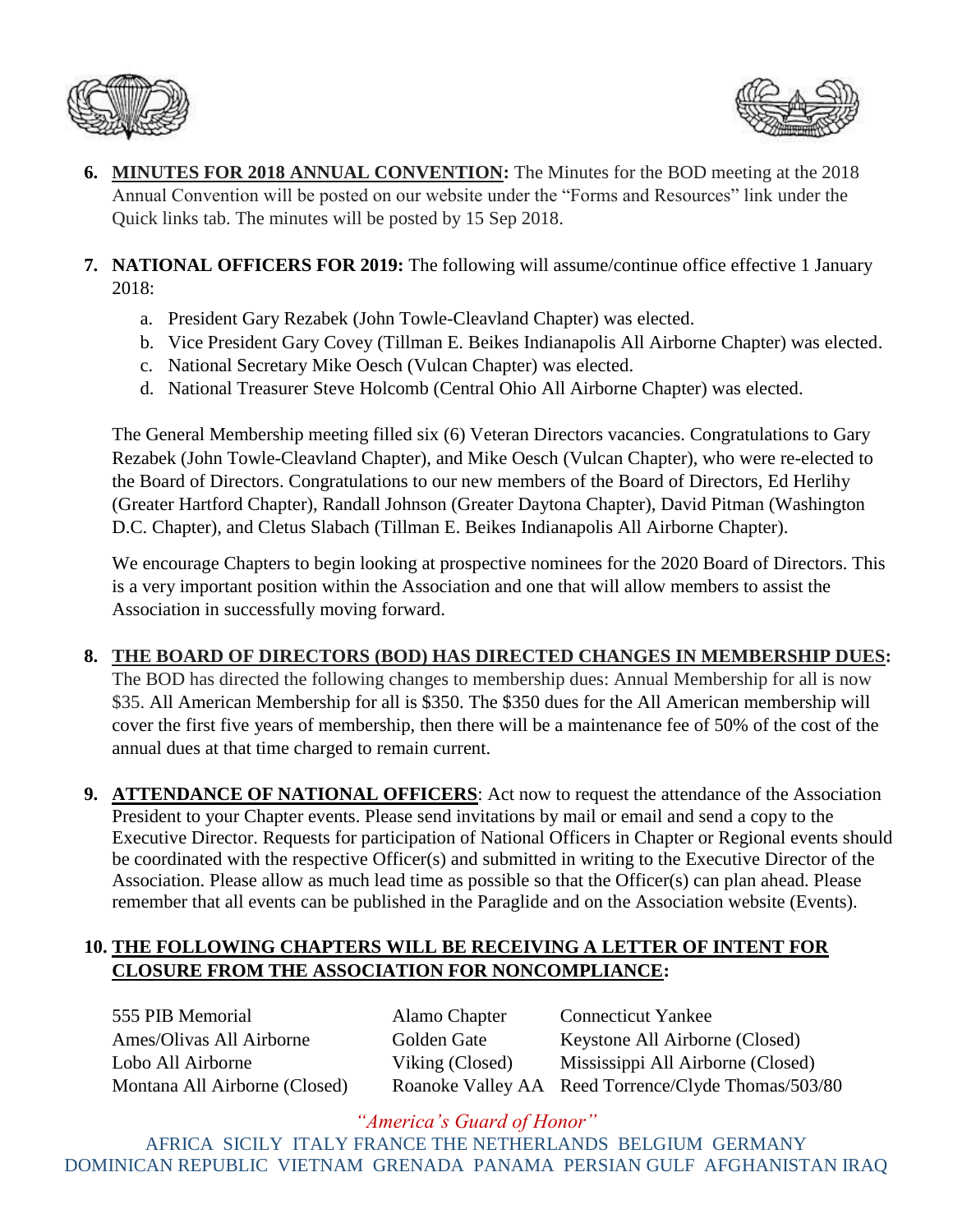



Ross Carter/Appalachian (Closed)

- **11. ASSOCIATION SUSPENSES/DEADLINES:** Please note the following Association deadlines (all information should be sent to the Executive Director, unless otherwise noted):
	- a. There are no current deadlines
- **12. COMBINED FEDERAL CAMPAIGN:** *Please help!* Chapters and Members are encouraged to contact local businesses for tax deductible donations for the 82<sup>nd</sup> Airborne Division Association Education Fund. The 82<sup>nd</sup> Airborne Division Association Educational Fund benefits our Dependent Children and young Paratroopers who have recently left the service and is a tax exempt organization under the provisions of Section 501(c)3 of the Internal Revenue code.
- 13. 82d AIRBORNE ASSOCIATION USAA CREDIT CARD: Check out the 82<sup>nd</sup> Airborne Division Association's co-branded cards. These cards display a Paratrooper under the sild on the front. Very nice card to have. To get a co-branded Association card, please call 855-755-8263 or go to [www.usaa.com/82nd](http://www.usaa.com/82nd) . If you use a credit card, please choose the card that supports the Association.
- **14. E-NEWS BULLETIN:** *Get Army and Airborne related news directly to your emails!* Members who have shared their email address with the Association receive our E-news bulletin which contains informative articles about the 82nd Airborne Division, the Airborne community, the Military, Veterans issues, and even Association related articles and information. If you don't already receive this important and informative bulletin, please send us your email address so that we can add you to the list. Although we have had requests, we are only offering this benefit to our Association members. Sign up today and keep up to date on Airborne issues!
- **15. WITHIN THE DIVISION AND FORT BRAGG:** Please visit the following 82d Airborne Division websites to find out what is happening within the Division and sign up for our E-News bulletin: <http://www.dvidshub.net/image> and [http://www.bragg.army.mil/82nd/pages/default.aspx.](http://www.bragg.army.mil/82ND/Pages/default.aspx) Also, don't forget to check out the Division's Facebook page<https://www.facebook.com/82ndAirborneDivision>
- **16. ASSOCIATION UPCOMING EVENTS:** *Support our Chapters.* Please announce the following upcoming regional events at Chapter meetings, via the Chapter newsletter and website. Registration and information on these events were published in the Paraglide and also on the Association's website at the following link [www.82ndairborneassociation.org/events.html.](http://www.82ndairborneassociation.org/events.html) If you would like to have the Association President or Executive Director attend your event, please send an invitation to the National office in enough time for us to plan and we will do our best to attend.
	- a. Operation Market Garden Jamboree, 21-22 September 2018 is in Sebring, FL and is hosted by the South Florida All Airborne Chapter. POC is Jose Perez-Ortiz (305) 205-1948. The host hotel is Sebring Quality Inn and Suites 863-385-4500.

## *"America's Guard of Honor"*

AFRICA SICILY ITALY FRANCE THE NETHERLANDS BELGIUM GERMANY DOMINICAN REPUBLIC VIETNAM GRENADA PANAMA PERSIAN GULF AFGHANISTAN IRAQ